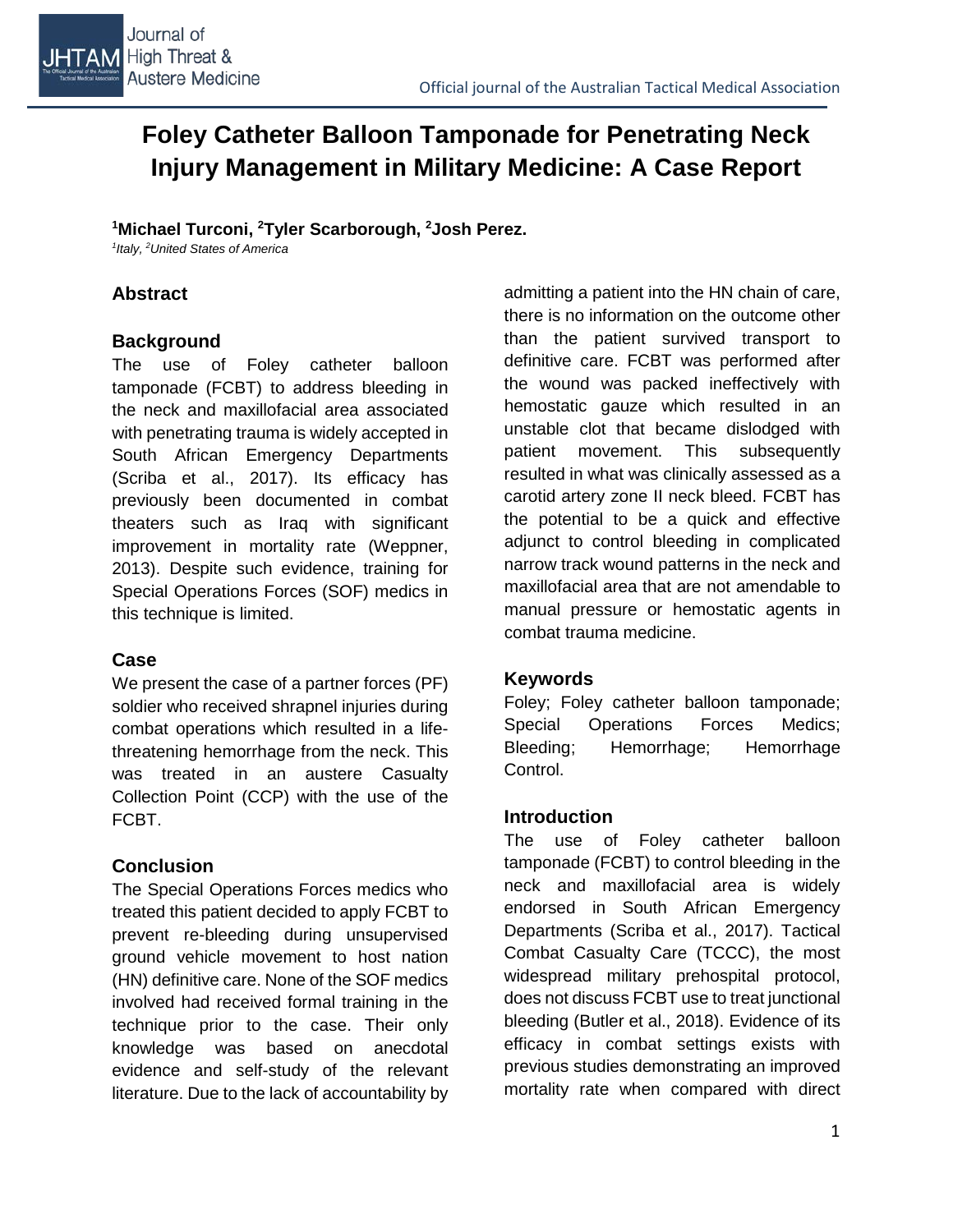pressure techniques, especially when it comes to temporizing lethal hemorrhage (Weppner, 2013). The high rate of success documented in civilian medicine (Navsaria et al., 2006) suggests the technique would be a useful addition to SOF medical training.

#### **Case report**

We report the case of a partner forces (PF) soldier in his twenties who sustained multiple shrapnel injuries. These injuries resulted in massive external bleeding and suspected vascular bleeding in the right side of his neck.

The patient was involved in a mass casualty incident caused by the detonation of an improvised explosive device (IED) during combat operations. Initial care of the patient was delivered by a non-governmental organization (NGO) Trauma Stabilization Point (TSP) close to the point of injury (POI). Due to the severity of the injuries and difficulty in controlling the bleeding from the neck, the NGO personnel decided to transport the patient to a military coalition CCP. At that time the CCP was staffed with four enlisted SOF medics and a four-person element consisting of a Forward Surgical Team (FST). Located in an abandoned house, the CCP was tasked with providing Damage Control Resuscitation (DCR), Damage Control Surgery (DCS) and Prolonged Field Care (PFC) to the troops in combat. The day of this case report, a total of seventeen patients were received, treated and evacuated by the CCP personnel.

The patient was transported to the CCP on a ground ambulance under the supervision of an NGO emergency medical technician. Despite the application of a dressing the bleeding from the neck wound was still active at the time of the handover to the SOF medics. Immediate application of hemostatic

gauze and direct pressure on the wound track, situated along the carotid artery, provided temporary control of the blood loss. A developing hematoma was noticed as well as

untreated shrapnel wounds which were present on the left chest. The airway was patent, but the patient presented with an altered level of consciousness (LOC) and weak radial pulse.

Upon transfer of the patient inside the CCP trauma bay, the SOF medic that was holding pressure on the neck noticed how difficult it was to apply pressure on the move due to the depth of the wound track.

As part of the initial assessment, a full set of vital signs were obtained. Low systolic blood pressure and an altered LOC indicated the need for resuscitation with blood products. A unit of type O negative blood, previously collected from a PF soldier in anticipation of incoming casualties, was rewarmed as bilateral 18-gauge IV access was obtained. The patient received: 1 gram of Tranexamic Acid (TXA), 8 milligrams of Ondansetron, 1 gram of Ertapenem, and 10 milligrams of Ketamine Hydrochloride.

The shrapnel wounds on the left side of his chest, multiple small penetrating injuries, were covered with occlusive dressings (chest seals). An Extended Focused Assessment with Sonography in Trauma (E-FAST) in conjunction with auscultation of the lungs revealed positive lung slide on both sides as well as clear breath sounds.

The shrapnel wound in zone II on the neck penetrated the platysma and the hematoma, likely stemming from damage to the carotid artery, was growing in size. There was concern the hematoma was causing midline shift in the neck. This presented a potential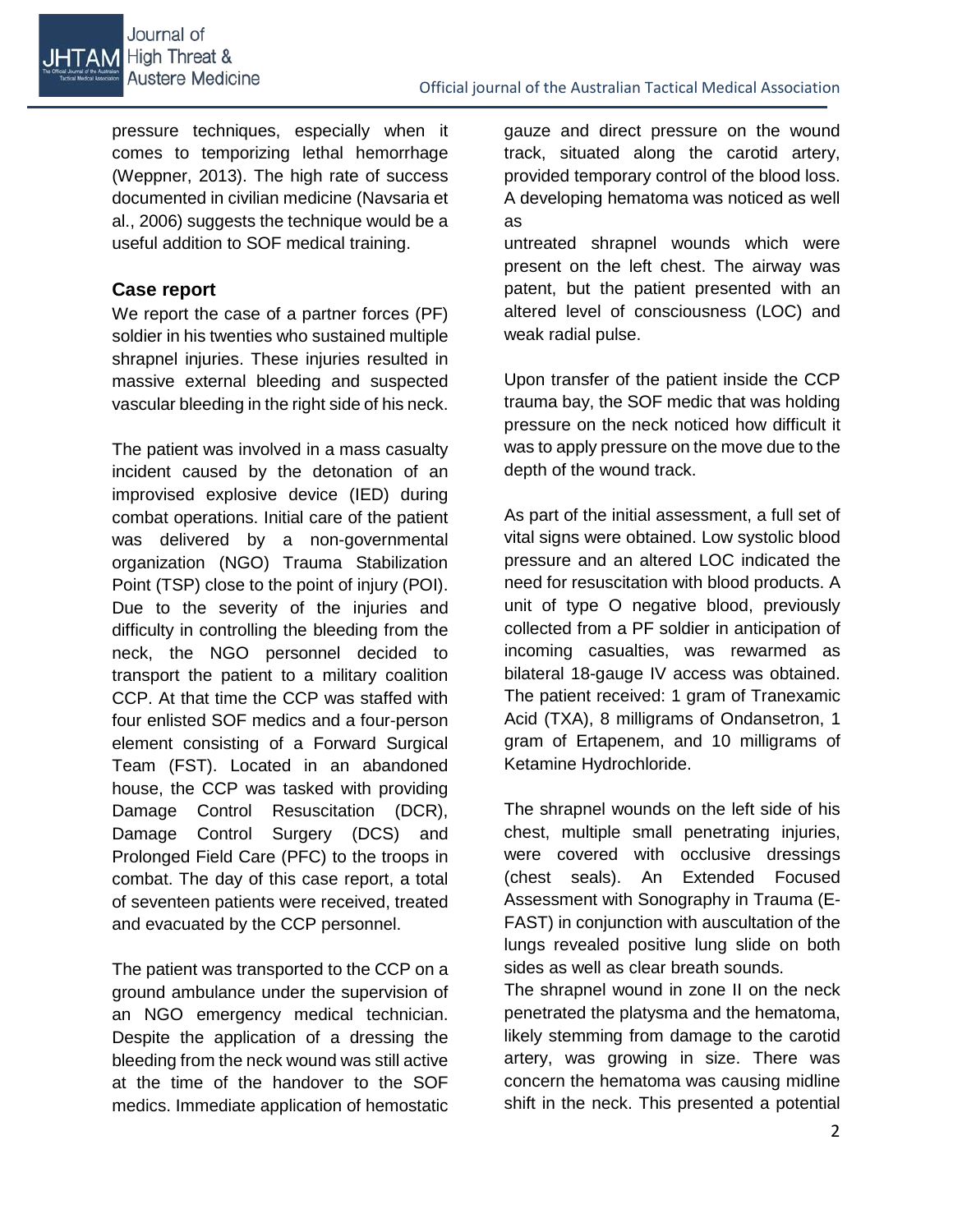

compromise to airway security, necessitating the need for a definitive airway to be placed. Because of the difficulty of performing a Rapid Sequence Induction and managing an endotracheal intubation during an unsupervised transport to the HN hospital, the SOF medic trauma team leader opted for an elective surgical cricothyroidotomy. Prior to the procedure, an additional 10 milligrams of Ketamine Hydrochloride were administered to the patient and Lidocaine with Epinephrine was administered subcutaneously across the cricothyroid membrane to provide local anesthesia. One of the SOF medics performed the intervention and the tube was successfully inserted with the aid of a bougie.

Blood was ready for administration and the transfusion started immediately. The patient responded positively to the blood transfusion with increased systolic blood pressure and improved LOC. The more stable hemodynamics allowed for the administration of 5 milligrams intravenous Midazolam to reduce patient distress and mitigate possible Ketamine side effects.

As a member of the partner forces, the patient had to be routed through his own national chain of care. The closest definitive care facility was situated an hour away by air however the weather conditions prevented flight operations at that particular time. An ambulance was available, with an estimated ground transport time of three to four hours. This included travel along an unpaved dirt road which could be unreliable at best due to ongoing combat operations. This method of transport presented the additional challenge of not having a provider to supervise the patient during the movement.

Since the patient was admitted into the CCP, a hematoma had developed under the platysma to the point where the bleeding was beginning to tamponade itself. However, due to the particular logistics of this patient evacuation and the concern that the hematoma would shift or the clot break free, there was a need to find a hands free solution that would prevent the wound beginning to hemorrhage again in the back of an empty ambulance.

As the patient was being prepared for transport and the SOF medics were attempting to pack the small complicated wound track, the fragile clot was disturbed resulting in life-threatening carotid artery hemorrhage.

At this point, the SOF medics quickly decided to attempt the application of a Foley catheter through the wound track, with the intention of providing internal pressure on the carotid artery. None of them had received training in FCBT and their knowledge was based on anecdotal evidence and previous literature consultation. The flexible nature of the Foley catheter required the aid of a bougie in order to effectively push it all the way through to the bottom of the twisted wound track. Once completely inserted, the balloon was inflated using 10 milliliters of NaCl. This resulted in immediate control of the hemorrhage. A simple knot on the loose end of the Foley prevented drainage through the actual catheter lumen (figure 1).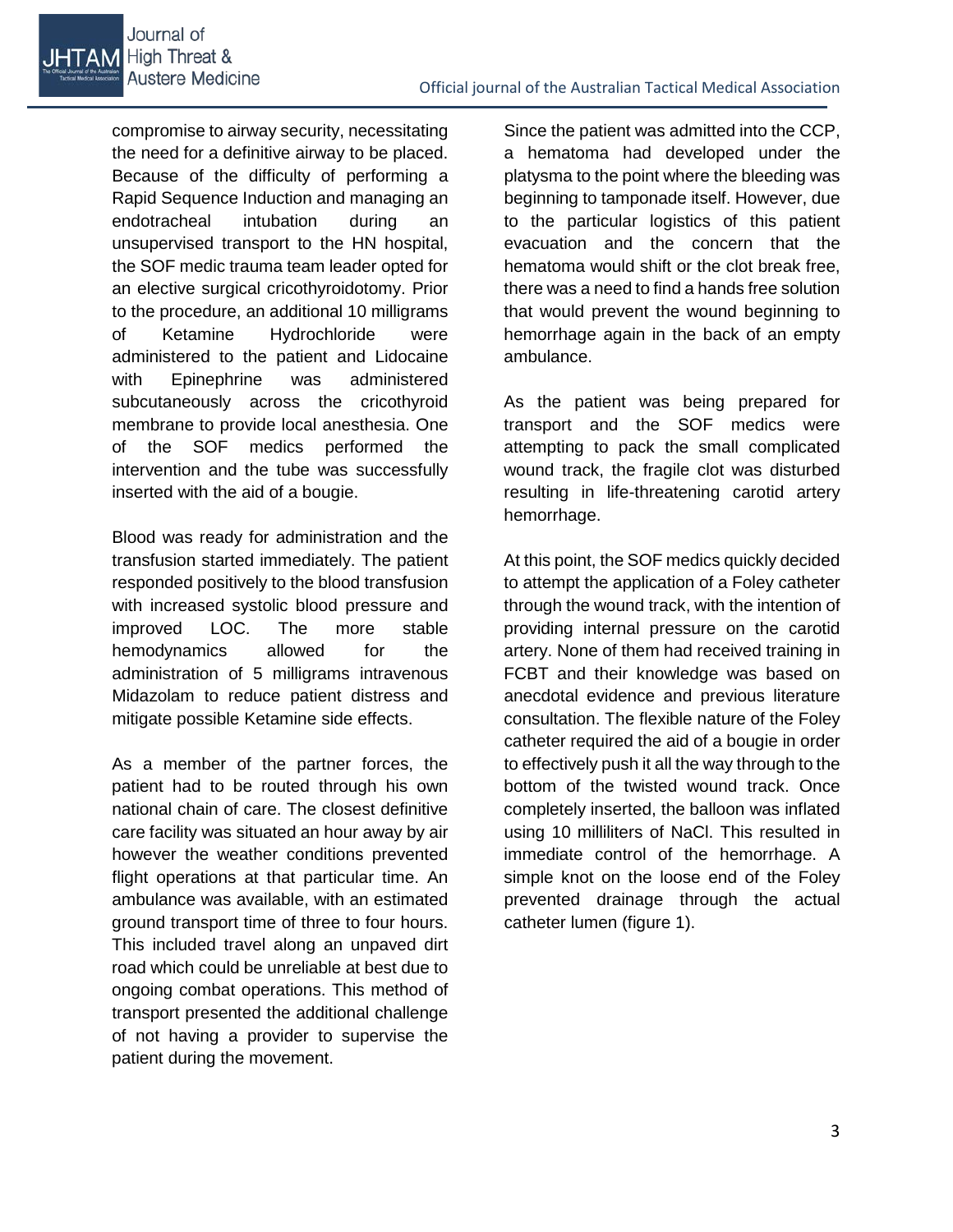

**Author's Picture (Figure 1)**

Journal of **High Threat &** 

**Austere Medicine** 

JHTAM

The patient was monitored for the next twenty minutes in order to assess the efficacy of the treatment. No external bleeding nor expansion of the hematoma was noted. The patient's vital signs remained stable. The catheter was sutured and stapled in place to reduce the chance of dislodgement during transport (figure 2).



**Author's Picture (Figure 2)**

Once satisfied with the result of the intervention, the SOF medics packaged the patient for transport and transferred him to the ground ambulance, which proceeded to the HN definitive care facility.

Owing to lack of reliable points of contact within the HN medical chain, coupled with no formal transfer record system, tracking of patients proved difficult. In this instance

however, due to the unique nature of this patient's treatment, it was possible to identify him and receive a follow-up report. It was ascertained that he survived transport and subsequently underwent vascular surgery to repair five transections of his carotid artery. Further reports received from the soldier's parent unit indicated that he went on to make a full recovery.

#### **Discussion**

The evolution of military medicine in the past twenty years has been significant however hemorrhage still remains the leading cause of

death on the battlefield (Puryear and Knight, 2018). Hemorrhage that is not tourniquet amenable is especially challenging due to its time-sensitive nature and anatomical limitations (Tjardes and Luecking, 2018).

In civilian medicine, FCBT has shown significant improvement in neck and maxillofacial bleeding. SOF medics are consistently trained in the application of manual direct pressure and hemostatic gauze packing, but such techniques are not always successful, particularly in small complex wound tracks and those in the junctional area (Weppner, 2017). FCBT provides a potentially powerful tool to control life-threatening hemorrhage in locations that are not otherwise amenable to tourniquet, direct pressure, and wound packing techniques.

## **Conclusion**

The statistical data for FCBT in military medicine is not yet powerful enough to draw evidence-based conclusions, however the increasing body of anecdotal evidence and case reports suggest there is potential for it to become an alternative to manual direct pressure and hemostatic agent use. This is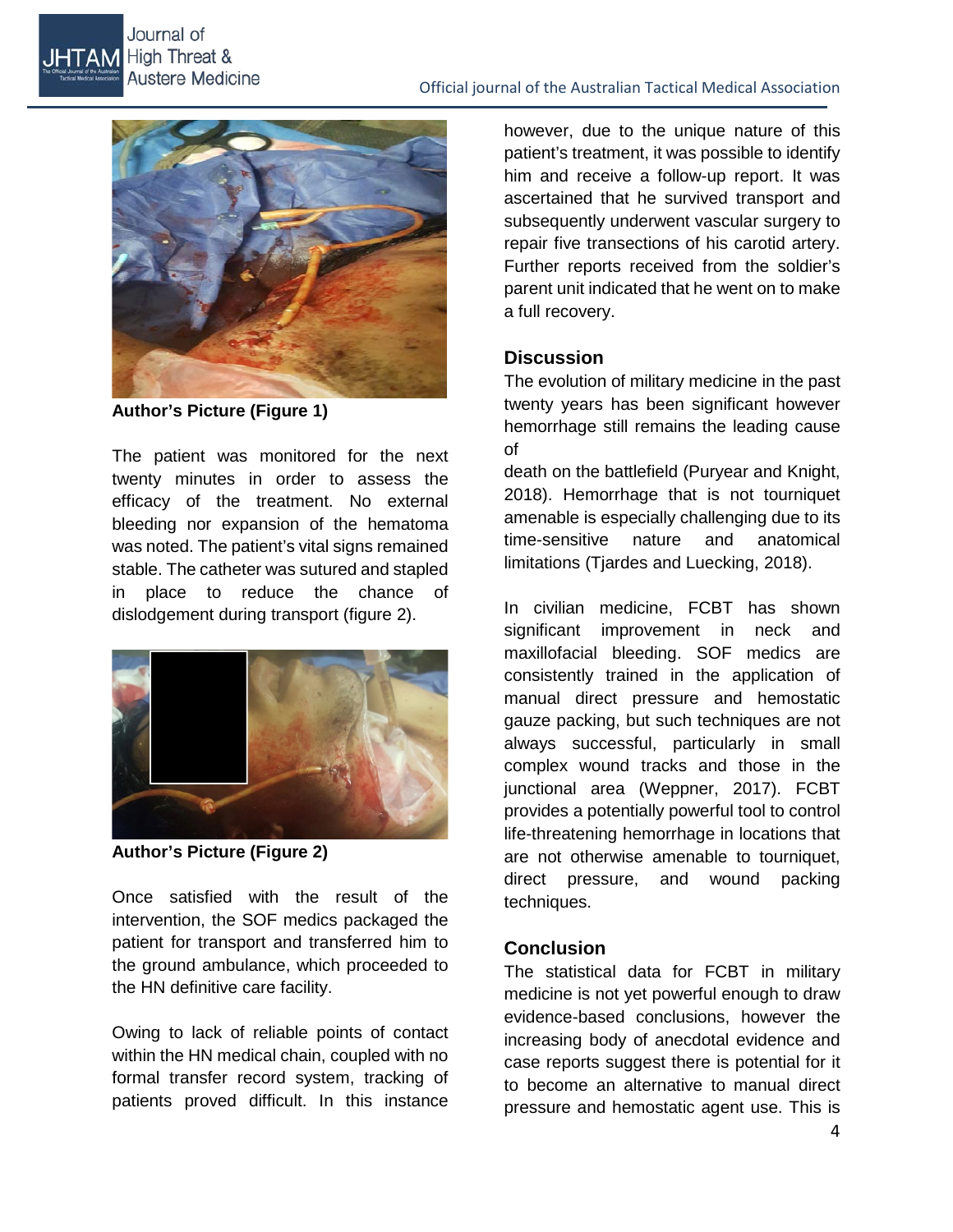

especially the case in small narrow tracking wounds that are not easily packable. Existing civilian studies correlate the efficacy of the technique to specific wounding patterns and it is assessed that SOF medics already possess the majority of the core skills to safely apply FCBT in such cases. Further studies are required to assess the training requirements to potentially incorporate FCBT into SOF medic protocols.